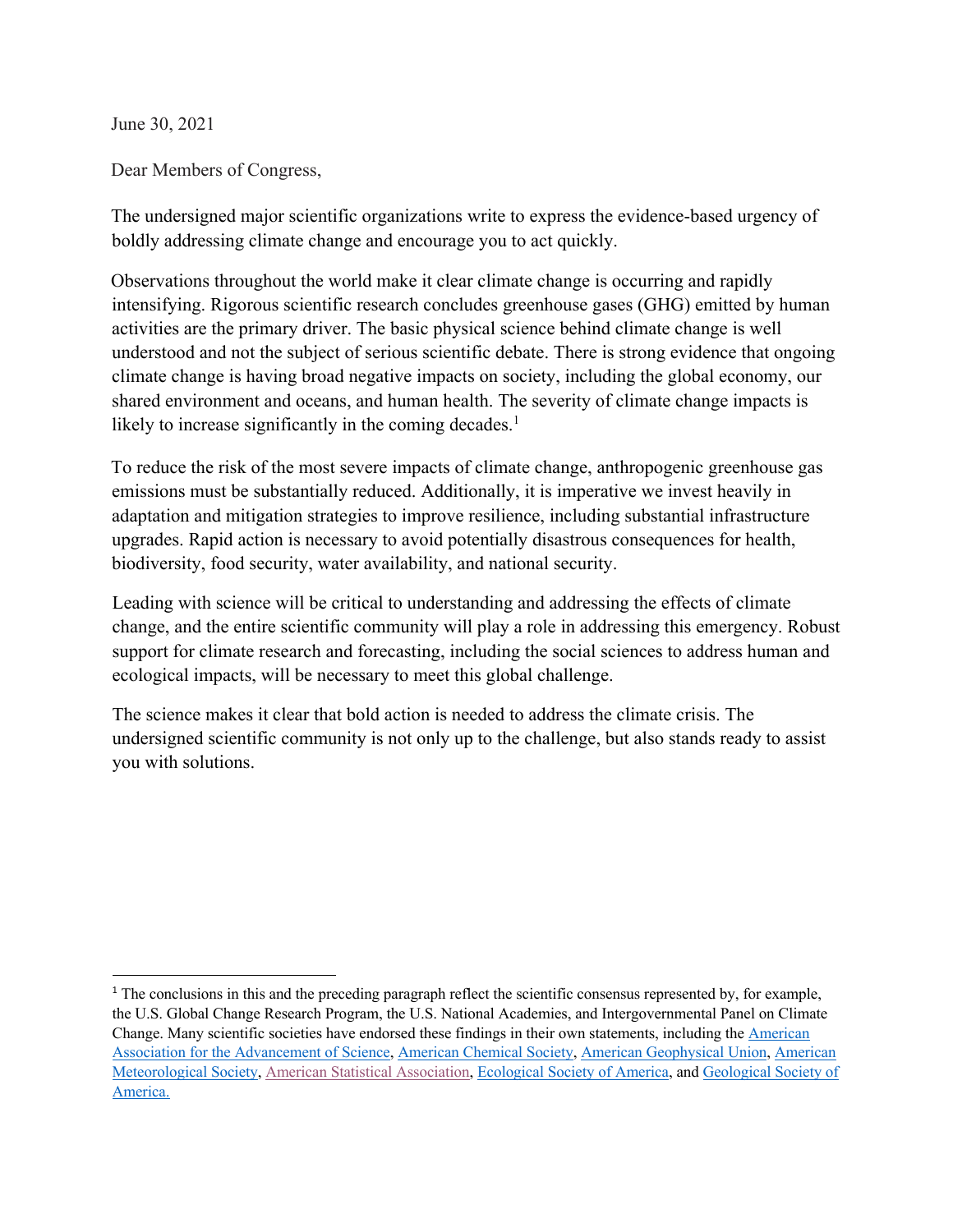Agricultural and Applied Economics Association American Anthropological Association American Association for the Advancement of Science American Astronomical Society American Chemical Society American Geophysical Union American Institute of Biological Sciences American Meteorological Society American Psychological Association American Public Health Association American Society for Microbiology American Society of Agronomy American Society of Animal Science American Society of Ichthyologists and Herpetologists American Society of Plant Biologists American Society of Plant Taxonomists American Society of Primatologists American Sociological Association American Statistical Association American Thoracic Society Association for the Sciences of Limnology and Oceanography Association for Tropical Biology and Conservation Association of Ecosystem Research Centers Asthma and Allergy Foundation of America BioQUEST Curriculum Consortium Botanical Society of America Consortium for Ocean Leadership Consortium of Social Science Associations Crop Science Society of America Ecological Society of America Entomological Society of America Geological Society of America Harvard Museum of Comparative Zoology National Association of Marine Laboratories Natural Science Collections Alliance Organization of Biological Field Stations Society for Freshwater Science Society for Industrial and Applied Mathematics